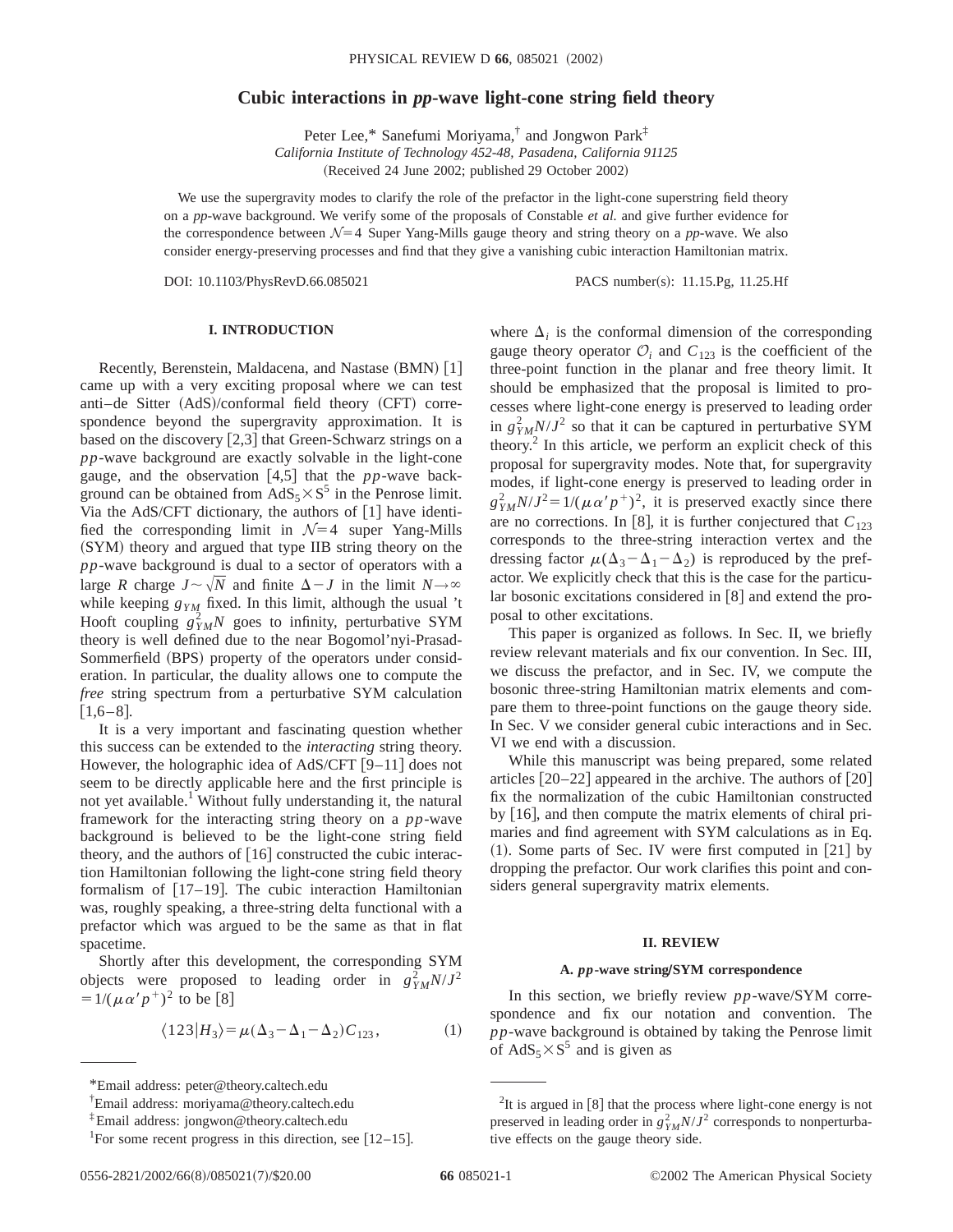$$
ds^{2} = -4dx^{+}dx^{-} - \mu^{2} \left( \sum_{i=1}^{8} x^{i}x^{i} \right) dx^{+2} + \sum_{i=1}^{8} dx^{i}^{2}
$$
 (2)

with Ramond-Ramond (RR) flux

$$
F_{+1234} = F_{+5678} = 2\,\mu. \tag{3}
$$

The metric has  $SO(8)$  rotational symmetry of the  $x^{i}$ 's but it is explicitly broken to  $SO(4) \times SO(4)$  by the RR flux. The Green-Schwarz string in this background is exactly solvable in the light-cone gauge  $[2,3]$  and the spectrum is a tower of free massive harmonic oscillators:

$$
H_2 = \frac{1}{\alpha' p^+} \sum_{n=-\infty}^{\infty} \omega_n \left( \sum_{i=1}^{8} a_n^{i \dagger} a_n^{i \dagger} + \sum_{a=1}^{8} b_n^{a \dagger} b_n^{a} \right), \quad (4)
$$

where  $\omega_n = \sqrt{n^2 + (\alpha' \mu p^+)^2}$ . BMN propose that the lightcone vacuum state is dual to a chiral primary operator

$$
|vac\rangle \leftrightarrow \frac{1}{\sqrt{J}\sqrt{N'}} \text{Tr}[Z^J].
$$
 (5)

For zero modes or supergravity modes, we insert proper operators with  $\Delta - J = 1$  at all possible positions in the vacuum operator. For excitations along the 1,2,3,4 direction we insert  $D_i Z$ , and for the 5,6,7,8 directions  $\phi^i$ .

### **B.** *pp***-wave light-cone string field theory**

The authors of  $[16]$  constructed the cubic interaction Hamiltonian  $H_3$  following the light-cone string field theory formalism of  $[19]$ . It can be expressed as

$$
|H_3\rangle = \hat{h}_3|V\rangle. \tag{6}
$$

 $|V\rangle$  is just a kinematical three-string delta functional which preserves kinematical symmetries and is common to the other dynamical generators.  $\hat{h}_3$  is a prefactor inserted at the interaction point to respect the whole supersymmetry algebra including dynamical symmetries. In  $[16]$ , the prefactor is claimed to be of the same form as in flat spacetime since the prefactor arises from a worldsheet UV effect and the additional mass term in the *pp* wave should not affect it. More explicitly, they are given as

$$
|V\rangle = E_a E_b |0\rangle, \quad \hat{h}_3 = \mathsf{P}^i \mathsf{P}^j v_{ij}(\Lambda). \tag{7}
$$

Let us define  $\alpha_r \equiv \alpha' p_r^+$ . With  $\alpha = \alpha_1 \alpha_2 \alpha_3$  and  $\beta$  $=\alpha_1/\alpha_3$ , we have

$$
E_{a} = \exp\left[\frac{1}{2} \sum_{r,s=1}^{3} \sum_{i=1}^{8} a_{r}^{\dagger i} M^{rs} a_{s}^{\dagger i}\right],
$$
  
\n
$$
M = \begin{pmatrix} \beta + 1 & -\sqrt{-\beta(1+\beta)} & -\sqrt{-\beta} \\ -\sqrt{-\beta(1+\beta)} & -\beta & -\sqrt{1+\beta} \\ -\sqrt{-\beta} & -\sqrt{1+\beta} & 0 \end{pmatrix},
$$
  
\n
$$
E_{b} = \lambda^{1}, \dots, \lambda^{8}, \quad \lambda = \lambda_{1} + \lambda_{2} + \lambda_{3},
$$
  
\n
$$
P^{i} = \alpha_{1} p_{2}^{i} - \alpha_{2} p_{1}^{i}, \quad \Lambda = \alpha_{1} \lambda_{2} - \alpha_{2} \lambda_{1},
$$
  
\n
$$
v_{ij}(\Lambda) = \delta^{ij} + \frac{1}{6\alpha^{2}} \gamma_{ab}^{ik} \gamma_{cd}^{ik} \Lambda^{a} \Lambda^{b} \Lambda^{c} \Lambda^{d}
$$
  
\n
$$
+ \frac{16}{8! \alpha^{4}} \delta^{ij} \epsilon_{abcdefgh} \Lambda^{a} \Lambda^{b} \Lambda^{c} \Lambda^{d} \Lambda^{e} \Lambda^{f} \Lambda^{g} \Lambda^{h}.
$$
  
\n(9)

Here,  $i, j$  and  $a, b$  are SO(8) vector and spinor indices, respectively.<sup>3</sup> We take  $\alpha_1, \alpha_2 > 0$  and  $\alpha_3 < 0$  such that  $\alpha_1$  $+\alpha_2+\alpha_3=0$ . In addition,  $\gamma_{ab}^{ik}$  are the usual antisymmetrizations of gamma matrices and for concreteness we use a basis such that

$$
\gamma_1 \gamma_2 \gamma_3 \gamma_4 = \begin{pmatrix} 1_4 & 0 \\ 0 & -1_4 \end{pmatrix} . \tag{10}
$$

In this basis,  $\lambda$  takes the following form in terms of harmonic oscillator operators:

$$
\lambda_r = \sqrt{\frac{\alpha_r}{2}} (b_r^{\dagger 1} b_r^{\dagger 2} b_r^{\dagger 3} b_r^{\dagger 4} b_r^5 b_r^6 b_r^7 b_r^8)^T, \quad r = 1, 2, \quad (11)
$$

$$
\lambda_3 = \sqrt{\frac{-\alpha_3}{2}} (b_3^1 b_3^2 b_3^3 b_3^4 b_3^{\dagger 5} b_3^{\dagger 6} b_3^{\dagger 7} b_3^{\dagger 8})^T. \tag{12}
$$

Lastly, the "ground" state  $|0\rangle$  is related to the "vacuum" state as  $\lceil 3 \rceil$ 

$$
|0\rangle = b_1^{\dagger 5} b_1^{\dagger 6} b_1^{\dagger 7} b_1^{\dagger 8} b_2^{\dagger 5} b_2^{\dagger 6} b_2^{\dagger 7} b_2^{\dagger 8} b_3^{\dagger 1} b_3^{\dagger 2} b_3^{\dagger 3} b_3^{\dagger 4} |\text{vac}\rangle. \tag{13}
$$

### **C.** *H***<sup>3</sup> from perturbative SYM**

Let  $|1\rangle,|2\rangle,|3\rangle$  be free single string states with unit norm and  $\mathcal{O}_1, \mathcal{O}_2, \mathcal{O}_3$  be the corresponding gauge operators with unit two-point function

$$
\langle \bar{\mathcal{O}}_i(0)\mathcal{O}_j(x)\rangle = \frac{\delta_{ij}}{(2\pi x)^{2\Delta_i}}.\tag{14}
$$

Define  $C_{123}$  as

<sup>&</sup>lt;sup>3</sup>Here the reader should not be confused with  $E_a$ ,  $E_b$  where indices *a*,*b* refer to the bosonic and fermionic parts of the prefactor, respectively.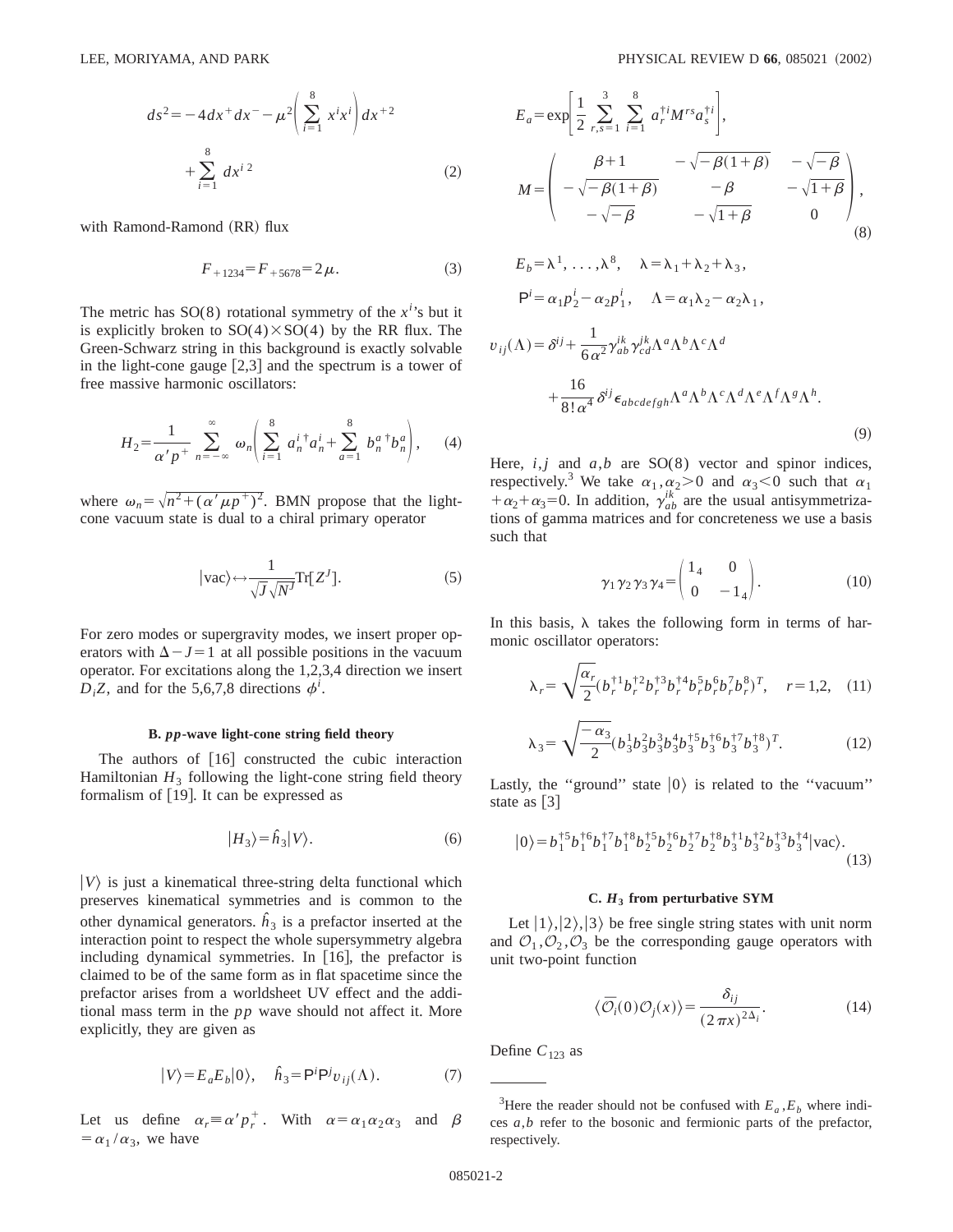$$
\langle \mathcal{O}_1(x_1)\mathcal{O}_2(x_2)\bar{\mathcal{O}}_3(x_3)\rangle = \frac{\delta_{J_3,J_1+J_2}C_{123}}{(2\pi x_{13})^{\Delta_3+\Delta_1-\Delta_2}(2\pi x_{23})^{\Delta_3+\Delta_2-\Delta_1}(2\pi x_{12})^{\Delta_1+\Delta_2-\Delta_3}}
$$
(15)

in the planar limit. In the regime of small  $g_{YM}^2 N/J^2$ , the authors of [8] propose to leading order in  $g_{YM}^2 N/J^2$  that

$$
\langle 123 | H_3 \rangle = \mu (\Delta_3 - \Delta_1 - \Delta_2) C_{123}.
$$
 (16)

This proposal successfully reproduced the mass renormalization of excited string states via second order quantum mechanical perturbation theory, and thereby passed a unitarity check. It is further conjectured that the prefactor reproduces the dressing factor while  $|V\rangle$  corresponds to  $C_{123}$ . One should note that the proposal has been applied for matrix elements of bosonic string excitations along directions 5–8 only. The authors of  $\lceil 8 \rceil$  claimed that, for general bosonic excitations, the prefactor gives a factor of the form

(net No. of insertions along directions 
$$
1-4
$$
)

$$
-(\text{net No. of insertions along directions } 5-8). \quad (17)
$$

By "net No.," we mean (No. in operator  $1 +$  No. in operator  $2 -$  No. in operator 3). Lastly, they argued that the prefactor should lead to a vanishing result for fermionic excitations only.

In the following sections, we confirm this set of proposals for the matrix elements of the cubic interaction Hamiltonian  $H_3$  restricted to the supergravity sector.

## **III. PREFACTOR**

In this section, we illuminate the role of the prefactor term in the three-string interaction Hamiltonian; namely, we validate the conjecture of  $[8]$  by showing that the prefactor factorizes as expected in the literature only when one considers bosonic excitations without fermionic ones. In the Appendix, we show that the expression for the prefactor simplifies due to the following relation:

$$
P^{i}P^{j}E_{a}|vac\rangle = \mu \alpha_{1} \alpha_{2} [\alpha_{2} a_{1}^{\dagger i} a_{1}^{\dagger j} + \alpha_{1} a_{2}^{\dagger i} a_{2}^{\dagger j} - \sqrt{\alpha_{1} \alpha_{2}} (a_{1}^{\dagger i} a_{2}^{\dagger j} + a_{1}^{\dagger j} a_{2}^{\dagger i})] E_{a}|vac\rangle.
$$
\n(18)

Let us first consider purely bosonic excitations. In this case,  $v^{ij}$  in the prefactor simplifies to [18]

$$
v^{ij} = \frac{1}{6\alpha^2} \gamma^{ik}_{ab} \gamma^{jk}_{cd} \Lambda^a \Lambda^b \Lambda^c \Lambda^d \tag{19}
$$

and only the  $t_{5678}^{ij} \Lambda^5 \Lambda^6 \Lambda^7 \Lambda^8$  term survives in the prefactor, where

$$
t_{5678}^{ij} \equiv \gamma_{[56}^{ik} \gamma_{78]}^{jk} = \begin{pmatrix} -1_4 & 0\\ 0 & 1_4 \end{pmatrix}
$$
 (20)

in the basis of gamma matrices we are using. Hence, for purely bosonic amplitudes, we only need to focus on the case when  $i=j$ . By employing a similar strategy as outlined in the Appendix, relation (18) with  $i=j$  can be written as<sup>4</sup>

$$
\mathsf{P}^i \mathsf{P}^i E_a |\text{vac}\rangle = -\mu \alpha (a_1^{\dagger i} a_1^i + a_2^{\dagger i} a_2^i - a_3^{\dagger i} a_3^i) E_a |\text{vac}\rangle. \tag{21}
$$

Therefore, the prefactor takes the following form:

$$
\frac{\mu}{6\alpha} \Bigg[ \sum_{i=1}^{4} (a_1^{\dagger i} a_1^i + a_2^{\dagger i} a_2^i - a_3^{\dagger i} a_3^i) - \sum_{i=5}^{8} (a_1^{\dagger i} a_1^i + a_2^{\dagger i} a_2^i - a_3^{\dagger i} a_3^i) \Bigg].
$$
\n(22)

The light-cone Hamiltonian is given as  $\mu \Sigma_i a^{\dagger i} a^i$ , and we have shown that, for only bosonic zero-mode excitations along directions 5–8, the prefactor becomes

$$
\hat{h}_3 \sim (p_3^- - p_1^- - p_2^-) \tag{23}
$$

up to an overall constant factor. Recall that bosonic excitations along directions 5–8 correspond to insertion of scalar defects on the SYM side. Furthermore, for generic bosonic overlaps, the prefactor is

$$
\hat{h}_3 \sim \mu \left[ (\Delta_1 + \Delta_2 - \Delta_3) - (\Delta_1 + \Delta_2 - \Delta_3) \right],\tag{24}
$$

where  $\hat{\Delta}$  stands for the number of bosonic excitations along directions 1–4 and  $\tilde{\Delta}$  stands for the number along directions  $5 - 8$ .

Next we consider purely fermionic excitations. One can immediately see that three-string Hamiltonian matrix elements vanish due to the creation operator coming from Eq.  $(18)$  which acts to the left on the three-string vacuum. Since  $P^{i}P^{j}$  vanishes for all  $i, j$ , the three-string fermionic amplitude vanishes.

One should note that the factorization of the prefactor term occurs here because there is no fermionic excitation. Once we include fermionic modes such that the *a*,*b*,*c*,*d* indices take value in both SO(4) subgroups of SO(8), the  $t_{abcd}^{ij}$ 

<sup>&</sup>lt;sup>4</sup>One can also see this relation for the case  $i=j$  by using the fact that  $(p_1+p_2+p_3)|V\rangle=0$  and  $\alpha_1+\alpha_2+\alpha_3=0$ . We thank M. Spradlin and A. Volovich for pointing this out.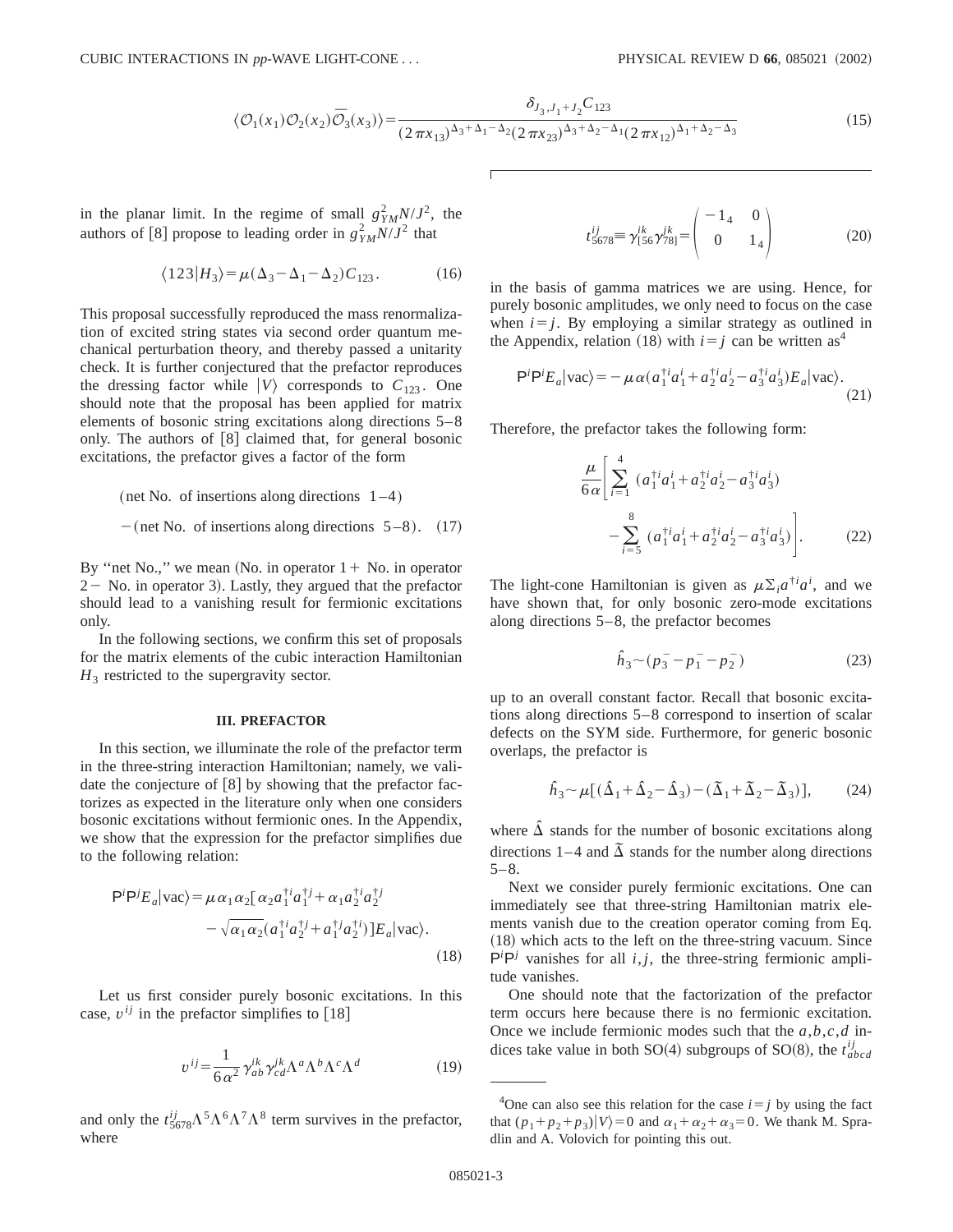matrices become nondiagonal. In such cases, the prefactor in general may not factorize in the simple form given in Eq.  $(24).$ 

## **IV. SUPERGRAVITY VERTEX AND SYM THREE-POINT FUNCTION**

Having clarified the effect of the prefactor in the previous section, let us proceed and compute the on-shell cubic interaction Hamiltonian matrix elements for bosonic supergravity modes. We restrict our attention to the excitations along directions 5–8 in order to match the matrix elements with the gauge theory three-point functions. We have explicitly shown that the prefactor factorizes as in Eq.  $(24)$ . Dropping this overall factor, an on-shell process involving only the bosons can be evaluated to give

$$
\langle \text{vac} | \prod_{i=5}^{8} \frac{(a_1^i)^{l_i}}{\sqrt{l_i!}} \frac{(a_2^i)^{m_i}}{\sqrt{m_i!}} \frac{(a_3^i)^{n_i}}{\sqrt{n_i!}} E_a | \text{vac} \rangle / \langle \text{vac} | E_a | \text{vac} \rangle
$$
  
= 
$$
\prod_{i=5}^{8} \delta_{l_i + m_i, n_i} \frac{n_i!}{\sqrt{l_i! m_i! n_i!}} (M^{13})^{l_i} (M^{23})^{m_i}
$$
(25)

with the on-shell condition  $\sum_{i=5}^{8} (l_i + m_i - n_i) = 0$ . The proof is as follows. First of all, let us note that all the directions decompose and we only have to calculate one of eight directions and take their products. Since  $M^{33}=0$ , the terms expanded from the exponent of  $E_a$  that contract with  $a_3^i$  involve only  $a_1^i$  or  $a_2^i$ . Therefore, in order to obtain a nonvanishing value,  $l_i + m_i - n_i \leq 0$  should be satisfied for all the directions *i*. Since the sum over *i* is zero,  $l_i + m_i - n_i$  $=0$  should hold for each direction *i*. In this way, the lefthand side is decomposed with respect to each direction *i* and the contribution of each can be treated separately. The combinatoric factor  $n_i!$  comes from determining which  $a_3^i$  is to be chosen as a partner of  $a_1^i$  and  $a_2^i$ .

Now that we have general three-point overlaps of the bosonic supergravity excitations in light-cone superstring field theory, let us move to the gauge theory side to see whether these three-point functions can be reproduced.

It was proposed  $\lceil 1 \rceil$  that the one and two supergravity mode excitations in the string theory side correspond on the field theory side to

$$
a_i^{\dagger} |\text{vac}\rangle \leftrightarrow \mathcal{O}_0^J \equiv \frac{1}{\sqrt{N^{J+1}}} \text{Tr} \phi_i Z^J,
$$
 (26)

$$
a_i^{\dagger} a_j^{\dagger} |\text{vac}\rangle \leftrightarrow \mathcal{O}_{00}^J \equiv \frac{1}{\sqrt{N^{J+2}(J+1)}}
$$

$$
\times \sum_{l=0}^J \text{Tr} \phi_l Z^l \phi_j Z^{J-l}.
$$
 (27)

Here the normalization factor is determined by normalizing the two-point function to 1. In general,

$$
\frac{a^{\dagger n}}{\sqrt{n!}}|\text{vac}\rangle \leftrightarrow \mathcal{O}_{0\ast\ast n}^{J} \equiv \frac{1}{\mathcal{N}_{J,n}} \sum \text{Tr}\phi^{n}Z^{J}.
$$
 (28)

Here the summation runs over all inequivalent operators with  $n \phi$ 's and *J Z*'s and the number of them is the combinatoric factor of choosing *n* out of  $J+n$  sites on a circle,

$$
\mathcal{N}_{J,n} = \sqrt{N^{J+n}(J+n-1)!/(J!n!)}. \tag{29}
$$

To see the correspondence with the string side, let us compute the planar diagram of  $\langle \mathcal{O}_{0**}^{J_1} \rangle \mathcal{O}_{0**}^{J_2} \bar{\mathcal{O}}_{0**}^{J} n \rangle$ .  $U(1)_J$ <br>charac concernation implies that  $J_1 J_2 J_3$  for the correlation charge conservation implies that  $J_1 + J_2 = J$  for the correlation function to not vanish. Since the proposal of  $[8]$  holds only for energy-preserving processes, we restrict ourselves to the case  $l+m=n$ . In any case, the non-energy-preserving three-point functions scale as 1/*J* compared to the on-shell ones and vanish in the *pp*-wave limit. The only thing to do is to count the number of ways of contracting. First of all, we do not use the cyclic symmetry of the trace for  $\overline{\mathcal{O}}'_{0**}$  and<br>write down all the terms with the feator  $1/(l+n)$ . Then we write down all the terms with the factor  $1/(J+n)$ . Then, we have  $(J+n)$  ways to divide the string of the operators  $\overline{O}^I_{0\ast\ast n}$  into the parts to be contracted with  $\overline{O}^{I_1}_{0\ast\ast l}$  and  $\mathcal{O}_{0**m}^{j_2^*}$ . Since we have included all the operators in  $\mathcal{O}_{0**n}^{j_2^*}$ we have  $(J_1+l)$  inequivalent ways to contract  $\mathcal{O}_{0+\frac{1}{2}l}^{J_1}$  and the contraction gives us the fector  $(J_1+l_1, 1)/(J_1+l_1)$ . We the contraction gives us the factor  $(J_1+l-1)!/(J_1!l!)$ . We also have similar factors for  $\mathcal{O}_{0*\ast m}^{I_2}$ . Collecting all the factors, we find

$$
\frac{1}{\mathcal{N}_{J,n}} \frac{1}{\mathcal{N}_{J_1,l}} \frac{1}{\mathcal{N}_{J_2,m}} \frac{1}{J+n} (J+n)(J_1+l)
$$
\n
$$
\times \frac{(J_1+l-1)!}{J_1!l!} (J_2+m) \frac{(J_2+m-1)!}{J_2!m!} N^{J+n-1}
$$
\n(30)

in all. To compare with the result of field theory, let us take the limit  $J, J_1, J_2 \rightarrow \infty$  with  $J_1 / J$  and  $J_2 / J$  fixed. Since

$$
\frac{(J+n-1)!}{J!} \sim J^{n-1},\tag{31}
$$

in the limit  $J \rightarrow \infty$ , the three-point function on the field theory side is

$$
\langle \mathcal{O}_{0\ast\ast l}^{J_1} \mathcal{O}_{0\ast\ast m}^{J_2} \overline{\mathcal{O}}_{0\ast\ast m}^{J} \rangle = \sqrt{\frac{n!}{l!m!}} \left(\frac{J_1}{J}\right)^{(l-1)/2} \times \left(\frac{J_2}{J}\right)^{(m-1)/2} \frac{J_1 J_2}{N\sqrt{J}}.
$$
 (32)

Divided by the ground state amplitude

$$
\langle \mathcal{O}^{J_1} \mathcal{O}^{J_2} \overline{\mathcal{O}}^J \rangle = \frac{\sqrt{J J_1 J_2}}{N},\tag{33}
$$

one has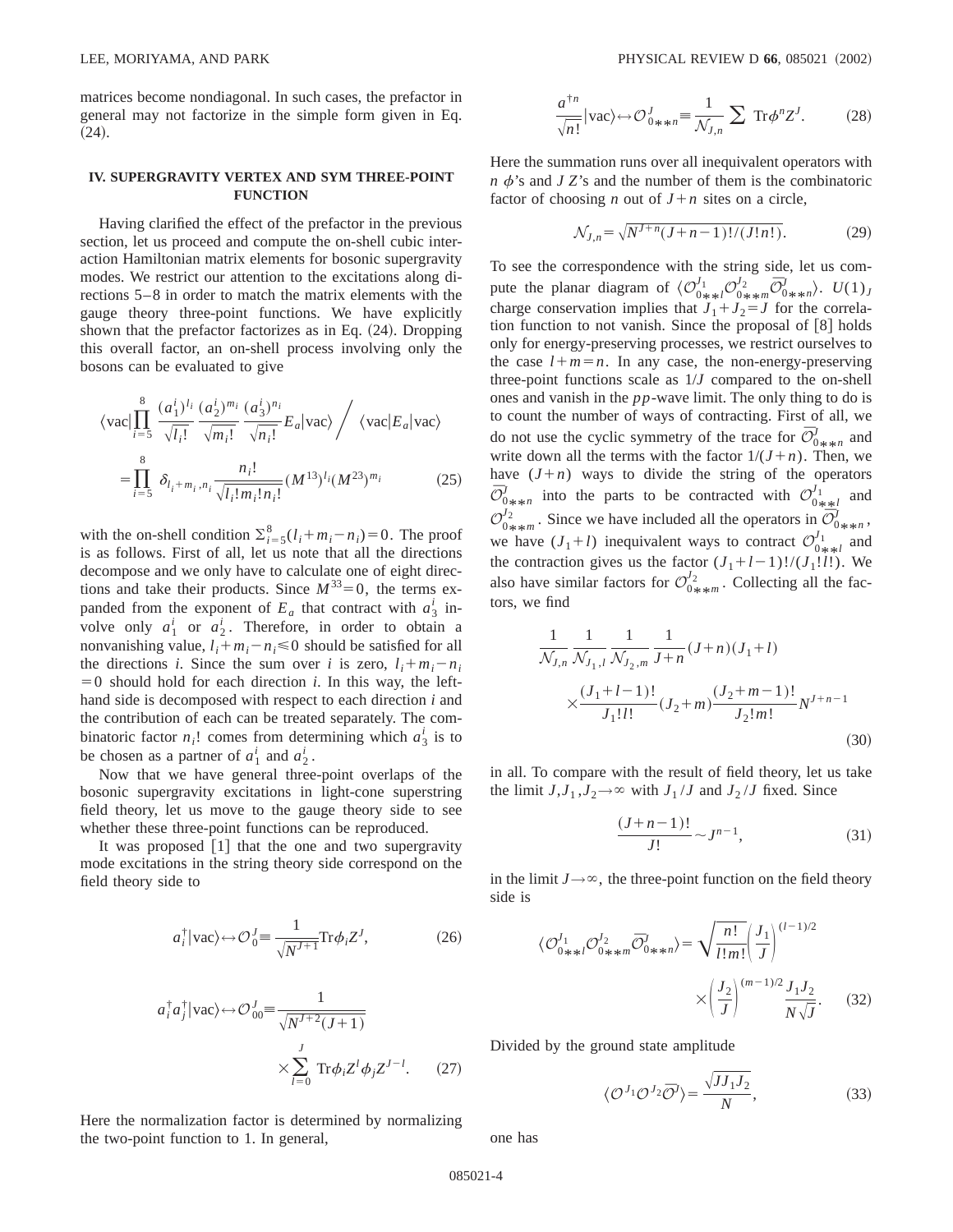CUBIC INTERACTIONS IN *pp*-WAVE LIGHT-CONE . . . PHYSICAL REVIEW D **66**, 085021 ~2002!

$$
\frac{\langle \mathcal{O}_{0\div \mathcal{H}}^{J_1} \mathcal{O}_{0\div \mathcal{H}}^{J_2} \overline{\mathcal{O}}_{0\div \mathcal{H}}^{J_2} \overline{\mathcal{O}}_{0\div \mathcal{H}}^{J_1} \rangle}{\langle \mathcal{O}^{J_1} \mathcal{O}^{J_2} \overline{\mathcal{O}}^{J_1} \rangle} = \sqrt{\frac{n!}{l!m!}} \left(\frac{J_1}{J}\right)^{l/2} \left(\frac{J_2}{J}\right)^{m/2}.
$$
 (34)

This is exactly what is expected from the string theory calculation given in Eq.  $(25)$ .

## **V. ON-SHELL CUBIC INTERACTION**

In this section, we discuss general on-shell cubic interaction Hamiltonian matrix elements. Interestingly, we find that they all vanish. Since we are considering on-shell interactions,  $v^{ij}$  in the prefactor simplifies to a single term given in Eq. (19). First of all, consider the bosonic part of the matrix element, which is given as a sum over terms of the form

$$
\langle \text{vac} | (a_1)^p (a_2)^q (a_3)^r \mathsf{P}^i \mathsf{P}^j E_a | \text{vac} \rangle,\tag{35}
$$

where the excitations can be along any of the eight directions. When  $r \geq p+q$ , the contractions of the annihilation operators with the creation operators in Eq.  $(18)$  will bring down at least one factor of  $M^{33} = 0$ . Since every term of the form  $(18)$  vanishes, we conclude that the full string amplitudes, even the off-shell ones, vanish when  $r \geq p + q$  independent of the fermionic part of the interaction Hamiltonian.

Next, let us consider the fermionic part of the three-string Hamiltonian matrix element. It is given as a sum over terms of the form

$$
\langle \text{vac}|(b_1)^l (b_2)^m (b_3)^n \Lambda^a \Lambda^b \Lambda^c \Lambda^d \lambda^1 \cdots \lambda^8 |0\rangle. \tag{36}
$$

Let us focus on the string 3 part. First of all, denote

$$
(b_3)^n \sim (\hat{b}_3)^{n_1} (\tilde{b}_3)^{n_2}, \tag{37}
$$

where  $\hat{b}_3$  represents a fermionic zero mode excitation along one of the directions in  $\{1,2,3,4\}$  and  $\tilde{b}_3$  represents one in  $\{5,6,7,8\}$  and  $0 \le n_1, n_2 \le 4$  such that  $n_1 + n_2 = n$ . Since  $\Lambda$ involves contributions from strings 1 and 2 only, we can write the string 3 contribution to the fermionic amplitude as

$$
(\hat{b}_3)^{n_1}(\tilde{b}_3)^{n_2}(\hat{\lambda})^4(\tilde{\lambda})^4(\hat{b}_3^{\dagger})^4|\text{vac}\rangle\tag{38}
$$

with  $\hat{\lambda}$  and  $\tilde{\lambda}$  defined as for the *b*'s. From the expression for  $\lambda$ , it is clear that  $\tilde{b}_3$  operators must contract with *n*<sub>2</sub> of four  $\tilde{\lambda}$ 's and likewise  $\hat{b}_3$ 's must contract with *n*<sub>1</sub> of four  $\hat{b}^{\dagger}$ 's to have nonvanishing overlap. Hence, we have

$$
(\hat{b}_3)^{n_1} (\tilde{b}_3)^{n_2} (\hat{\lambda})^4 (\tilde{\lambda})^4 (\hat{b}_3^{\dagger})^4 |\text{vac}\rangle
$$
  
~( \hat{\lambda})^4 (\tilde{\lambda})^{4-n\_2} (\hat{b}\_3^{\dagger})^{4-n\_1} |\text{vac}\rangle. (39)

Notice that this implies that  $4-n_1$  of four  $\hat{\lambda}$ 's must take the form  $\hat{b}_3$  in order to have a nonzero contribution. This further implies that

$$
(\hat{b}_3)^{n_1}(\tilde{b}_3)^{n_2}(\hat{\lambda})^4(\tilde{\lambda})^4(\hat{b}_3^{\dagger})^4|\text{vac}\rangle \sim (\hat{\lambda})^{n_1}(\tilde{\lambda})^{4-n_2}|\text{vac}\rangle, \tag{40}
$$

where the  $b_{1,2}^{\dagger}$  parts of  $\hat{\lambda}$  and  $b_{1,2}$  parts of  $\tilde{\lambda}$  can contribute. Therefore, we have

$$
(\hat{b}_3)^{n_1} (\tilde{b}_3)^{n_2} (\hat{\lambda})^4 (\tilde{\lambda})^4 (\hat{b}_3^{\dagger})^4 |\text{vac}\rangle
$$
  
~ (b<sub>1,2</sub><sup>†</sup>)<sup>n\_1</sup>(b<sub>1,2</sub>)<sup>4-n\_2</sup>|vac\rangle. (41)

Denoting  $\Lambda^a \Lambda^b \Lambda^c \Lambda^d \sim (b_{1,2})^j (b_{1,2}^\dagger)^{4-j}$  with  $0 \le j \le 4$ , the full fermionic contribution can be written as a sum over *j* of terms of the form

$$
\langle \text{vac}|(b_{1,2})^j (b_{1,2}^\dagger)^{4-j} (b_{1,2})^{l+m} (b_{1,2})^{4-n_2}
$$
  
× $(b_{1,2}^\dagger)^{n_1} (b_{1,2}^\dagger)^8 |\text{vac}\rangle$ . (42)

In order to have nonvanishing overlap, the number of  $b_{1,2}$ 's must balance the number of  $b_{1,2}^{\dagger}$ 's. This imposes the following condition:

$$
j + l + m + 4 - n_2 = 4 - j + n_1 + 8. \tag{43}
$$

Since *j* ranges from 0 to 4, we have

$$
n \le l + m \le 8 + n. \tag{44}
$$

Consider a general on-shell overlap of the form

$$
\langle \text{vac} | (a_1)^p (b_1)^l (a_2)^q (b_2)^m (a_3)^r (b_3)^n | H_3 \rangle, \qquad (45)
$$

with  $l+m+p+q=n+r$ . If  $l+m\leq n$  one immediately sees that the amplitude vanishes trivially. When  $l+m \ge n$ , then  $p+q \le r$  and the amplitude again vanishes since the bosonic part vanishes. Therefore, we conclude that, interestingly, all energy-preserving three-string interaction Hamiltonian elements vanish. It would be worthwhile to explore how to generalize the proposal of  $[8]$  to the general case we considered in this section.

## **VI. DISCUSSION**

In this article, we have clarified the role of the prefactor and the three-string delta functional in the cubic interaction Hamiltonian  $H_3$  in the zero mode, supergravity, sector. For purely bosonic on-shell excitations of the light-cone vacuum, the prefactor gives the expected dressing factor where 1,2,3,4 and 5,6,7,8 directions contribute with opposite signs. The important point of the calculation is that the prefactor contribution can be factored out and we need only consider the three-string delta functional contribution  $\langle 123|V\rangle$ . Furthermore, it is shown to correspond to the three-point function  $C_{ijk}$  in  $\mathcal{N}=4$  SYM gauge theory. Here, it is crucial that two different combinatoric considerations on the string side and on the gauge theory side agree in the large *J* limit.

We have also shown that for all on-shell supergravity modes including fermionic excitations the cubic interaction Hamiltonian matrix element vanishes. However, for generic supergravity excitations, the role of the prefactor is not as clear as for the purely bosonic ones since it does not factorize for general excitations. It would be interesting to explore this case further.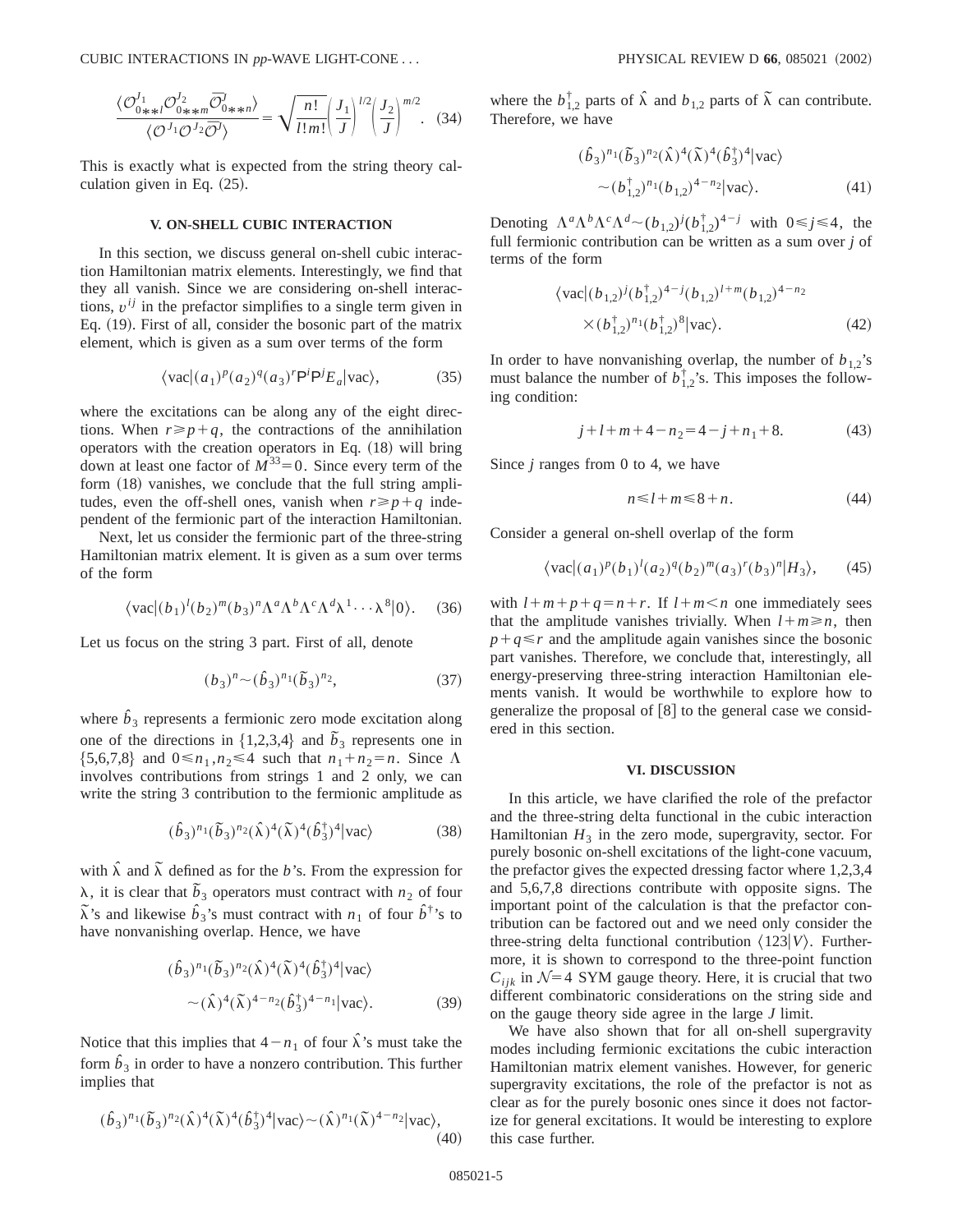## *Note added*

In this paper we used the Neumann coefficients of the supergravity vertex  $M^{(rs)}$ . However, it was discussed in [21] that the supergravity vertex does not match with the zero modes of the string vertex  $\bar{N}_{00}^{(rs)}$  in the large  $\mu \alpha' p^+$  limit where the perturbative gauge theory computation is valid. In general, one has

$$
\frac{\bar{N}_{00}^{(rs)}}{M^{rs}} = 1 + \mu \alpha B^T \frac{1}{\Gamma_+} B = \mathcal{R}
$$
 (46)

for *r*,*s* = 1,2, while  $\bar{N}_{00}^{(rs)}/M^{rs} = 1$  holds with *r* = 3 or *s* = 3.<sup>5</sup> One can evaluate the behavior of  $R$  using the methods discussed in [26] and find that  $R\rightarrow 0$  as  $\mu\rightarrow \infty$  and  $R\rightarrow 1$  as  $\mu \rightarrow 0$ . Hence,  $\bar{N}_{00}^{(rs)}/M^{rs} = 1$  (*r*,*s* = 1,2) holds only when  $\mu$  $\rightarrow$  0, while for  $r=3$  or  $s=3$ ,  $\overline{N}_{00}^{(rs)}$  equals  $M^{rs}$  for all values of  $\mu$ . The physical interpretation of this result is clear. The supergravity vertex is constructed by assuming that the zero modes decouple from the higher ones. Generally, this is not true because  $X^{(r)}$  ( $r=1,2$ ) has nonvanishing overlap between the zero modes and the higher ones. Hence, the matching between  $\bar{N}_{00}^{(rs)}$  and  $M^{rs}$  occurs only in the flat space limit  $\mu\alpha'p^+\rightarrow 0$ .

In the correspondence between the string theory side and the field theory side of Sec. IV, only the nonrenormalized Neumann coefficients  $\bar{N}_{00}^{(rs)}$  for  $r=3$  or  $s=3$  matter. This corresponds to the fact that the three-point functions of the chiral primary operators are not renormalized  $[23,24]$ . When we identify the prefactor in the string field theory as Eq.  $(24)$ in Sec. II and the Appendix, the interpolating Neumann coefficients  $\overline{N}_{00}^{(rs)}$  for  $r, s = 1,2$  also appear. However, our claim in the present paper does not change if one repeats the analysis using the full string field theory three-string Hamiltonian. Details of these results will appear in our forthcoming paper  $[27]$ .

#### **ACKNOWLEDGMENTS**

We would like to thank Jaume Gomis, Yoonbai Kim, Sangmin Lee, Yuji Okawa, Hirosi Ooguri, and John Schwarz for useful discussions and comments. This research was supported in part by DOE grant DE-FG03-92-ER40701. S. M. is supported in part by the JSPS  $(No. 472)$ .

### **APPENDIX: PREFACTOR**

In this appendix, we evaluate  $P^i P^j E_a | \text{vac} \rangle$ . Let us first consider the case when  $i=j$  and define<sup>6</sup>

$$
\mathsf{P}^i \equiv \pi^i + \pi^{\dagger i} \tag{A1}
$$

such that

$$
(\mathsf{P}^i)^2 E_a |\text{vac}\rangle = \left(\pi^i \pi^i + 2 \pi^{\dagger i} \pi^i + \pi^{\dagger i} \pi^{\dagger i} + \frac{\alpha_1 \alpha_2 \mu}{4} \alpha_3\right) E_a |\text{vac}\rangle, \tag{A2}
$$

where

$$
\pi^{i} = \frac{1}{2} (\alpha_1 \sqrt{\alpha_2 \mu} a_2^{i} - \alpha_2 \sqrt{\alpha_1 \mu} a_1^{i}).
$$
 (A3)

Explicitly, one has

$$
(\pi^{i})^{2} = \frac{\alpha_{1}\alpha_{2}\mu}{4} (\alpha_{1}a_{2}^{i}a_{2}^{i} - 2\sqrt{\alpha_{1}\alpha_{2}}a_{1}^{i}a_{2}^{i} + \alpha_{2}a_{1}^{i}a_{1}^{i}).
$$
\n(A4)

By using the fact that  $[a, f(a^{\dagger})] = (\partial/\partial a^{\dagger}) f(a^{\dagger})$ , one can straightforwardly evaluate Eq.  $(A2)$  term by term. For example,

$$
a_2^i a_2^i E_a |\text{vac}\rangle = \left(M^{22} + \sum_{rs} M^{2r} M^{2s} a_r^{\dagger i} a_s^{\dagger i}\right) E_a |\text{vac}\rangle, \tag{A5}
$$

and one gets similar expression for other terms. Putting all the pieces together, we have

$$
(\pi^{i})^{2}E_{a}|vac\rangle = \frac{\alpha_{1}\alpha_{2}\mu}{4} \{(\alpha_{1}M^{22} - 2\sqrt{\alpha_{1}\alpha_{2}}M^{12} + \alpha_{2}M^{11}) + (\alpha_{1}M^{21}M^{21} - 2\sqrt{\alpha_{1}\alpha_{2}}M^{21}M^{11} + \alpha_{2}M^{11}M^{11})a_{1}^{\dagger i}a_{1}^{\dagger i} + 2(\alpha_{1}M^{21}M^{22} - 2\sqrt{\alpha_{1}\alpha_{2}}M^{21}M^{21} + \alpha_{2}M^{11}M^{12})a_{1}^{\dagger i}a_{2}^{\dagger i} + 2(\alpha_{1}M^{21}M^{23} - \sqrt{\alpha_{1}\alpha_{2}}(M^{21}M^{13} + M^{23}M^{11}) + \alpha_{2}M^{11}M^{13})a_{1}^{\dagger i}a_{3}^{\dagger i} + (\alpha_{1}M^{22}M^{22} - 2\sqrt{\alpha_{1}\alpha_{2}}M^{22}M^{12} + \alpha_{2}M^{12}M^{12})a_{2}^{\dagger i}a_{2}^{\dagger i} + 2(\alpha_{1}M^{22}M^{23} - \sqrt{\alpha_{1}\alpha_{2}}(M^{22}M^{13} + M^{23}M^{12}) + \alpha_{2}M^{12}M^{13})a_{2}^{\dagger i}a_{3}^{\dagger i} + (\alpha_{1}M^{23}M^{23} - 2\sqrt{\alpha_{1}\alpha_{2}}M^{23}M^{13} + \alpha_{2}M^{13}M^{13})a_{3}^{\dagger i}a_{3}^{\dagger i}B_{a}|\text{vac}\rangle.
$$
\n(A6)

<sup>&</sup>lt;sup>5</sup>The definition of *B* and  $\Gamma$  + can be found in [25].

<sup>&</sup>lt;sup>6</sup>In this appendix, repeated indices are not summed over.